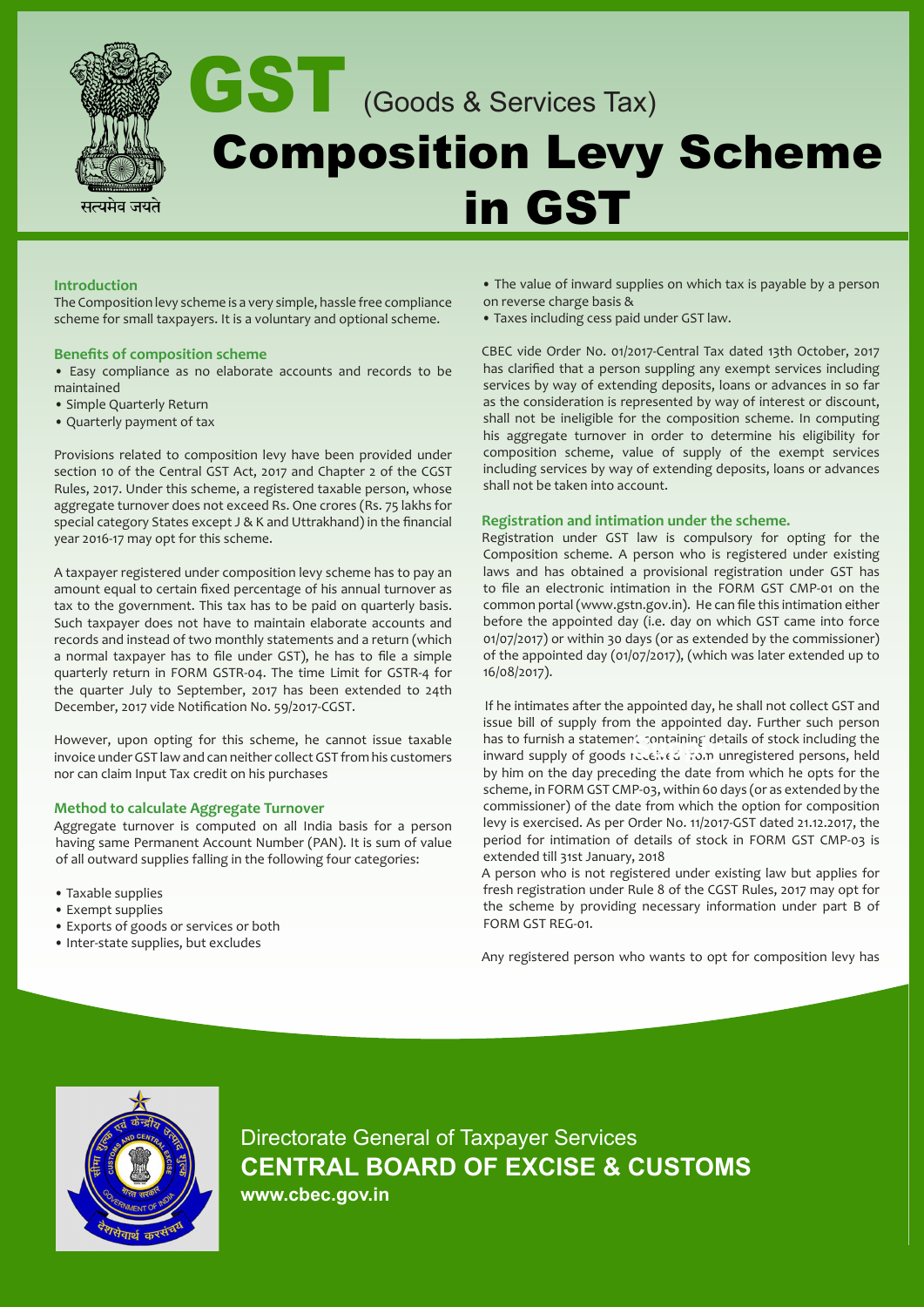

to file an electronic intimation in the FORM GST CMP-02 prior to the commencement of financial year for which the option to pay tax under composition levy is exercised and also has to a furnish a statement in FORM GST ITC-03 in accordance with the sub rule (4) of Rule 44 of CGST Rules, 2017, within 90 days from the commencement of the relevant financial year.

A person having a single PAN and registered in more than one State under GST can opt for the scheme, provided he meets all the conditions of the scheme, only if all such registered persons opt for the Composition scheme. A registered person cannot choose to opt for the Composition scheme in one state and not in other states. Further, an intimation for withdrawal from the scheme; or denial of the scheme with respect to any one registered person under the same PAN will be applicable for all such registered persons.

#### **Effective Date for composition levy**

Effective date for the taxpayers who are already registered under the existing laws and obtained provisional registration under GST law and intimates about opting for the scheme either before the appointed day (01/07/2017) or within 30 days (or as extended) of the appointed day, shall be the appointed date.

Effective date for registered taxpayer who intimates about opting for the scheme under FORM GST CMP-02, shall be the beginning of the financial year

Effective date for a person who applies for fresh registration under Rule 8 of the CGST Rules, 2017 by providing necessary information under part B of FORM GST REG-01, shall be the effective date of registration as per sub rule 2 or 3 of Rule 10 of CGST Rules, 2017.

#### **Persons who are not eligible for the scheme.**

Barring few exceptions, all registered taxable persons whose aggregate turnover has not exceeded Rs. One crore (Rs. 75 lakhs for special category states except J & K and Uttrakhand) in the financial year 2016-17 are eligible to opt for this scheme. List of taxable persons who are not eligible for the scheme is as below:

i. A casual taxable person i.e. a person who occasionally undertakes supplies in a State or Union Territory where he has no fixed place of business.

ii. A non-resident Taxable person i.e. a person who occasionally undertakes supplies but has no fixed place of business or residence in India.

iii. A supplier of services except a person engaged in supply of restaurant service.

iv. A person engaged in providing inter-state supply of goods.

v. A person engaged in supply of non-taxable goods i.e. goods which

are not taxable under GST law

vi. A person engaged in supply of goods through an Electronic Commerce Operator (ECO) who is required to collect Tax at source under section 52 of the CGST Act.

vii. The goods held in stock by him on the appointed day have not been purchased

in the course of inter-State trade or commerce or imported from a place outside India or received from his branch situated outside the State or from his agent or principal outside the State where registration under the Composition Scheme has been taken.

viii. The goods held in stock by him have not been purchased from an unregistered

supplier and where purchased, he pays the tax under the reverse charge mechanism.

ix. A person engaged in manufacturing of goods notified under sec 10 (2) (e) of the CGST Act either in the year 2016-17 or later. Following goods have been notified for which composition scheme is not available.

| S.No. | <b>Classification</b> (Tariff<br>item/Chapter) | <b>Description</b>                                                    |
|-------|------------------------------------------------|-----------------------------------------------------------------------|
|       | 2105 00 00                                     | Ice cream and other edible<br>ice, whether or not containing<br>cocoa |
|       | 2106 90 20                                     | Pan masala                                                            |
|       | 24                                             | Tobacco and manufactured<br>tobacco substitutes                       |

#### **Rate of Tax under the scheme**

There are three rates prescribed for three different categories of suppliers.

• An eligible Manufacturer has to pay 2% (1% CGST and 1% SGST/ UTGST) of turnover in a state or Union Territory, as the case may be.

• An eligible person engaged in making supplies mentioned in clause (b) of para 6 of Schedule II of the CGST Act (supplier of restaurant Service) has to pay 5% (2.5% CGST and 2.5% SGST/UTGST) of turnover in a state or Union Territory, as the case may be.

• An eligible person engaged in any other supply has to pay 1% (0.5% CGST and 0.5% SGST/UTGST) of turnover in a state or Union

# **Prepared by:** National Academy of Customs, Indirect Taxes & Narcotics

**Follow us on:**

@CBEC\_India<br>@askGST\_Gol **change of checindia** 

@CBEC\_India